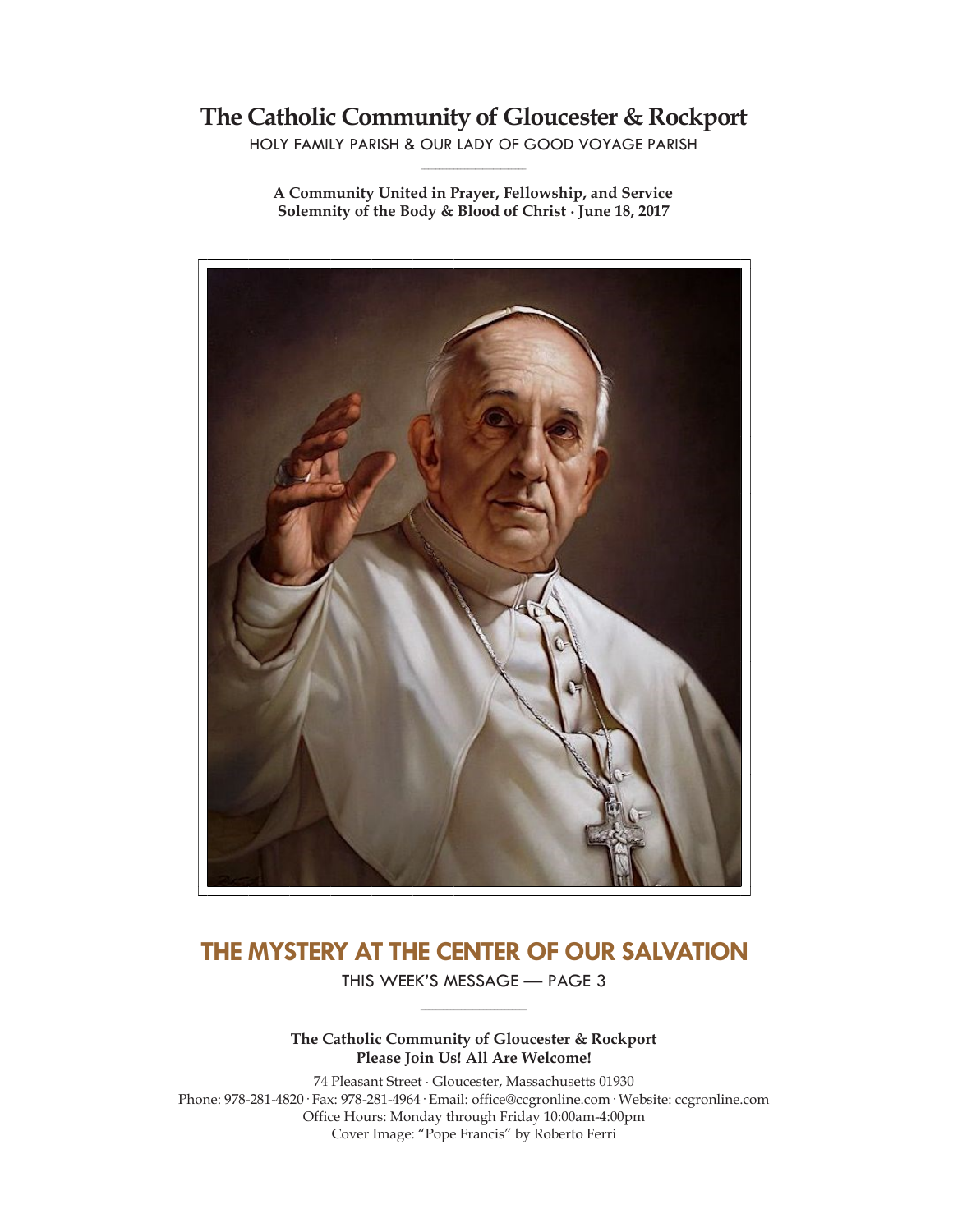

# **INSTRUMENTS OF CHRIST REFLECTIONS ON THE PEACE PRAYER OF SAINT FRANCIS OF ASSISI**

### **A Book Study & Faith Sharing Group for Adults Begins Thursday, June 22nd at 7:00pm**

The summer season is a great time to stretch out on your favorite lawn chair with a cool drink and a good book. It's also a great time to refresh and renew our spiritual lives. This year, in celebration of the Assisi Project's 10th Anniversary (2007-2017), Father Jim and Cliff are offering a series of adult faith formation programs designed to help us better understand the life and legacy of Saint Francis of Assisi, his influence on Pope Francis and the Catholic Church, and the timeless traditions of Franciscan prayer and spirituality.

This series continues with "The Summer Read", a three-week book study and faith sharing program during which participants will read together and share their reactions to "Instruments of Christ: Reflections on the Peace Prayer of Saint Francis of Assisi" by Father Albert Haase, OFM. This little book (only 81 pages) offers a brief but powerful introduction to the deep spirituality of the so-called "Peace Prayer." It also challenges readers to truly become peacemakers in our homes, parishes, and troubled world.

All adult parishioners are invited to join us for this special program which will run on three consecutive Thursday evenings: June 22nd, June 29th, and July 6th in Saint Anthony Chapel (located on the corner of Saint Louis Avenue and Farrington Avenue in Gloucester). Each evening will begin with Eucharistic Adoration at 6:00pm, followed by Benediction of the Blessed Sacrament at 6:45pm. Our "Summer Read" sessions will begin promptly at 7:00pm with Evening Prayer from the Liturgy of the Hours. After our time of prayer, Cliff will briefly introduce the readings for the week. This format will provide our group with plenty of time for discussion, questions, and faith sharing. Our gatherings will conclude with Night Prayer and a Final Blessing.

A donation of \$20.00 is requested from those who can afford it, along with a sincere commitment to read the book and come prepared to ask questions and offer personal impressions and insights about one of the most powerful prayers ever composed. If you are interested in join us, please contact Cliff Garvey at 978-281-4820 or cgarvey@ccgronline.com. In order to ensure that we have an adequate number of books on hand, please register by Monday, June 19th. Please join us! All are invited! All are welcome!

#### **MARK YOUR CALENDARS!**

Fourth Annual Summer Retreat The Little Flowers of Saint Francis & Pope Francis Monday, August 7th through Friday, August 11th at 7:00pm Saint Anthony Chapel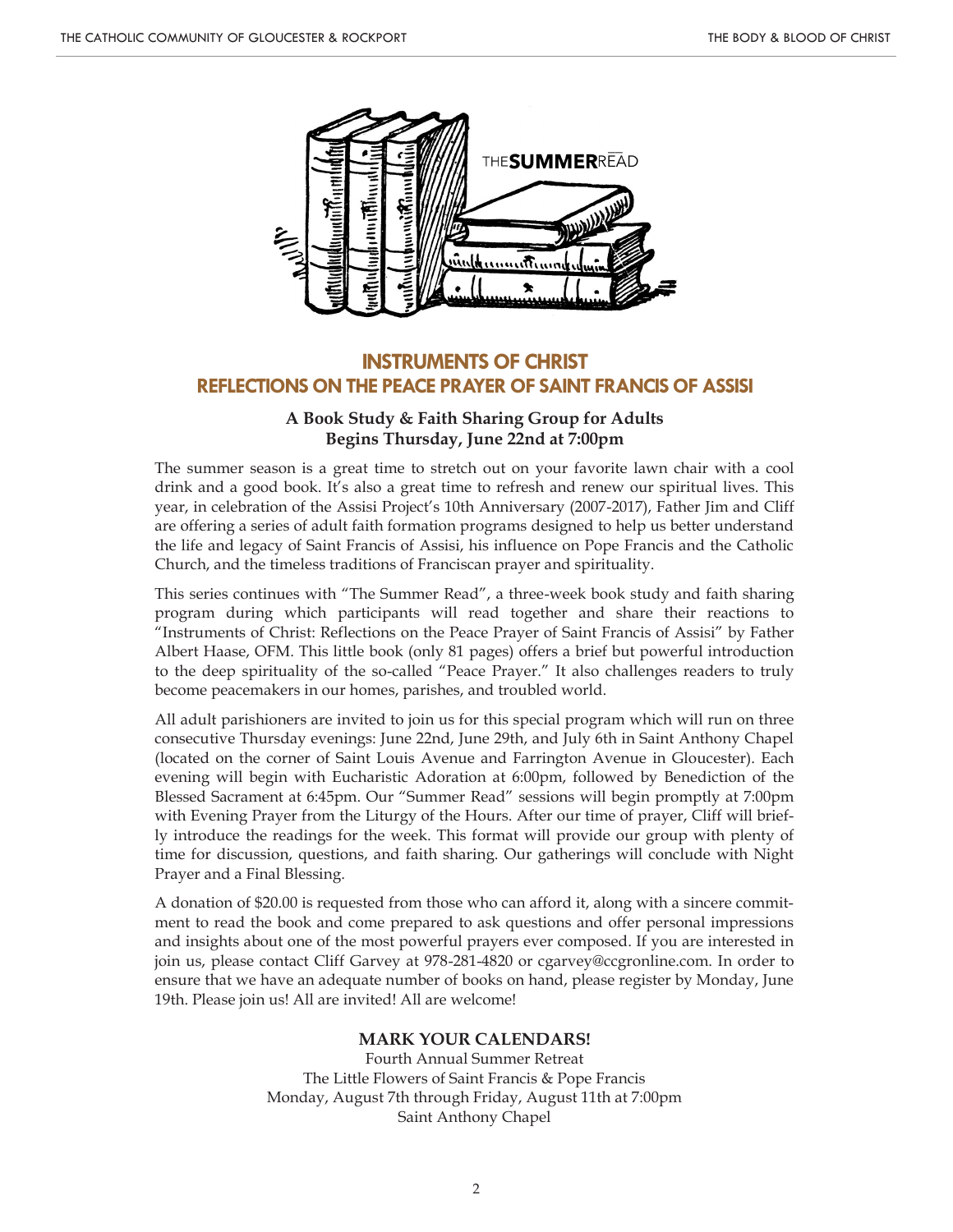### **THIS WEEK'S MESSAGE \_\_\_\_\_\_\_\_\_\_\_\_\_\_\_\_\_\_\_\_\_**

#### **THE MYSTERY AT THE CENTER OF OUR SALVATION**

#### *By Pope Francis*

Today, I wish to speak with you about the Eucharist. The Eucharist is the heart of Christian initiation; and together with Baptism and Confirmation, it constitutes the source of the Church's life. From this Sacrament of love flows every authentic journey of faith, communion, and witness. What we see when we gather to celebrate the Eucharist at Mass gives us an intuition of what we will someday experience in heaven. At the center of the space intended for the celebration is an altar, which is a table covered with a simple tablecloth. This prompts us to think of a banquet. On the table is a cross to indicate that what is offered on this altar is the sacrifice of Christ. He is the spiritual food that we receive under the species of bread and wine. Beside the altar is the ambo, the place from which the Word of God is proclaimed. It is here that we gather to listen to the Lord who speaks through Sacred Scripture. Therefore, the food that we receive is also His Word.

Just as at the Last Supper, the Word and Bread become one at Mass. The words of Jesus and all the miracles that he performed are condensed into the gesture of breaking the bread and offering the chalice (in anticipation of the sacrifice of the Cross) with these simple words: "Take, eat; this is my body...Take, drink of it; this is my blood." The Lord's gesture at the Last Supper is the ultimate thanksgiving to the Father for his love and mercy. In Greek, "thanksgiving" is expressed as "eucharist." For this reason, the Sacrament is called Eucharist: it is the supreme thanksgiving to the Father, who so loved us that He gave us His Son. This is why the Eucharist includes the fullness of that action, which is the act of God and man together, the act of Jesus Christ, who is true God and true Man.

Therefore, the Eucharistic celebration is much more than a simple banquet. It is exactly the memorial of the Paschal Sacrifice of Jesus, which is the mystery at the center of our salvation. Memorial does not simply mean a remembrance. Rather, it means that every time we celebrate the Mass, we participate in the mystery of the passion, death, and resurrection of Christ. The Eucharist is the summit of God's saving action: the Lord Jesus, by becoming bread broken for us, pours upon us all of His mercy and His love, so as to renew our hearts, our lives, and our way of relating with Him and with our brothers and sisters. It is for this reason that when we approach the Eucharist, we speak of "receiving" or "taking" Communion. This means that by the power of the Holy Spirit, participation in Holy Communion conforms us in a singular and profound way to Christ and gives us a foretaste of the full communion that characterizes the heavenly banquet, where together with all the saints, we will have the joy of contemplating God face to face.

Dear Friends, we do not ever thank the Lord enough for the gift that He has given us in the Eucharist! It a very great gift that is so important to attend Mass on Sunday. Go to Mass, not just to pray, but to receive Communion, which is the bread that is the Body of Jesus Christ who saves us, forgives us, and unites us with the Father. It is a beautiful thing to do! And we go to Mass because this is the day of the Lord's resurrection! For this reason, Sunday is so important to us. In the Eucharist, we belong to the Church, to the People of God, to the Body of Christ. We will never completely grasp the value and richness of this blessing! Let us ask Christ Jesus that this Sacrament continue to keep His presence alive in the Church; and to shape our community in charity and communion, in accordance with the Father's heart. Amen! — General Audience (2-5-14)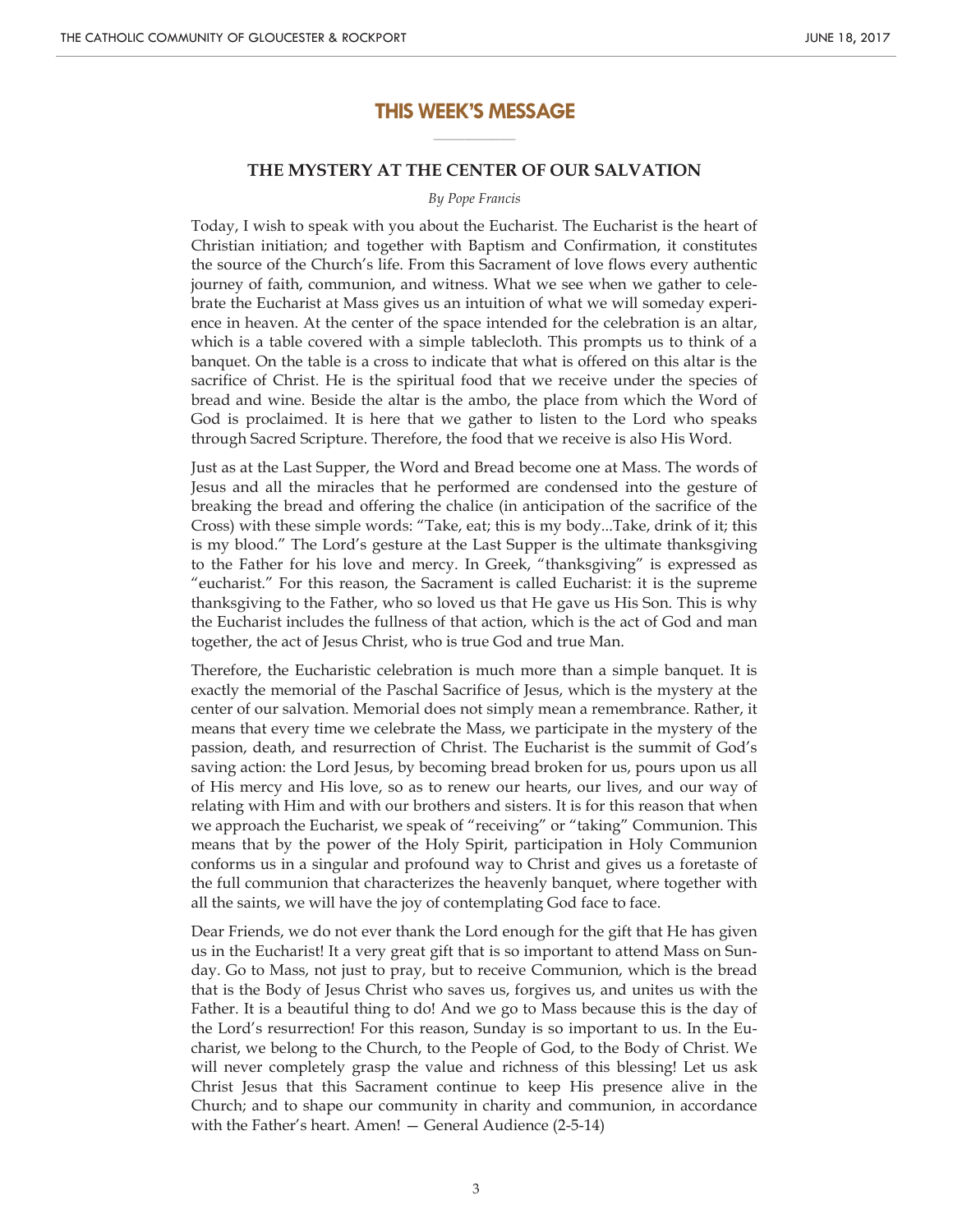#### **PRAYER, FELLOWSHIP, AND SERVICE \_\_\_\_\_\_\_\_\_\_\_\_\_\_\_\_\_\_\_\_**

# **SAINT PETER'S NOVENA June 12th—June 20th at 7:00pm**

In preparation for the 90th Anniversary of Saint Peter's Fiesta, the Annual Nine Day Novena to Saint Peter will be prayed from Monday, June 12th through Tuesday, June 20th in the American Legion Hall (located at 8 Washington Street in Gloucester). This beautiful annual tradition affords all of us an opportunity to offer prayers, petitions, and sacred songs for the intercession of Saint Peter, Apostle of the Apostles and Patron of Fishermen. For more information, please contact Joe Novello at 978-283-4367. Please join us! All are invited! All are welcome!

# **THE ASSISI PROJECT OUR TENTH ANNIVERSARY YEAR· 2007-2017 Saturday, June 24th at 8:00am**

Founded in 2007 by Father Jim and Cliff, the Assisi Project is a Fellowship of Franciscans in Spirit who seek to live the Gospel of Jesus Christ through the inspiration of Saint Francis and Saint Clare of Assisi. Our mission is to serve the Church and to give witness to the Good News of Christ through prayer and formation, pilgrimage and retreat, and educating others about our way of life.

The Assisi Project meets on the last Saturday of each month at 8:00am for Mass, formation, and fellowship. Our next meeting is scheduled for Saturday, June 24th. If you are interested in growing closer to the Lord and in learning more about Saint Francis of Assisi, please join us! New members are always welcome! And you do not need to travel with us to Assisi to be part of the Assisi Project! All are invited! All are welcome! For more information, please contact Cliff Garvey at cgarvey@ccgronline.com or 978- 281-4820. May the Lord give you peace!

# **MASS INTENTIONS BOOOK Thursday, June 22nd· 11:00am—1:00pm**

The Catholic Community of Gloucester & Rockport's Mass Intentions Book (July 2017 through December 2017) will be opened on Thursday, June 22nd from 11:00am until 1:00pm in our parish offices (located at 74 Pleasant Street in Gloucester). On that day, all parishioners are welcome to book one Sunday Mass and one weekday Mass at Saint Ann Church, Saint Joachim Church, or Our Lady of Good Voyage Church.

Please note that on June 22nd, all Mass intention must be booked in person. No email, fax, or phone requests will be accepted. No exceptions! Any remaining Masses can be booked on or after June 26th. For more information, please contact Father Jim at frjim@ccgronline.com or 978- 281-4820. Thank you in advance for your cooperation and support! Please and blessings to all!

#### **VIVA SAN PIETRO! \_\_\_\_\_\_\_\_\_\_\_\_\_\_\_\_\_\_\_\_**

# **SAINT PETER'S FIESTA Weekend of June 24th—June 25th**

This year, the Saint Peter's Fiesta runs from Wednesday, June 21st through Sunday, June 25th. On Sunday, June 25th, the Catholic Community of Gloucester & Rockport will celebrate Mass according to the following schedule:

> Our Lady of Good Voyage Church at 7:00am Saint Ann Church at 8:15am Saint Joachim Church at 10:00am Saint Peter Park Outdoor Mass at 10:00am Our Lady of Good Voyage Church at 11:45am

This year's Saint Peter Park Outdoor Mass will be celebrated by the Most Reverend Mark O'Connell, Auxiliary Bishop of the North Region of the Archdiocese of Boston. Please join Father Jim and our pastoral team in welcoming Bishop Mark back to the Catholic Community of Gloucester & Rockport! For more information about this year's Saint Peter's Fiesta, please visit: stpetersfiesta.org. Please join us! All are invited! All are welcome!

# **A PRAYER FOR THE INTERCESSION OF SAINT PETER**

O Glorious Saint Peter, in return for your strong and generous faith, your profound and sincere humility, and your burning love, you were rewarded by Christ with singular privileges, leadership of the Apostles and the whole Church, of which you were made the foundation stone. By your prayers, obtain for us a lively faith that will not fear to profess itself openly to the world, in its entirety and in all its manifestations, even to martyrdom if occasion should demand it. By your prayers, obtain for us a sincere loyalty to God's Holy Church. Grant that we may always remain closely united to our Holy Father, Pope Francis, who is the heir of your faith and authority, and the one true and visible head of the Catholic Church, the mystical ark of our salvation. Grant that we may follow the Church's teachings in all humility, meekness, and obedience, so that we may enjoy a secure peace on earth and one day attain everlasting happiness in heaven. Amen!

Saint Peter the Apostle, pray for us!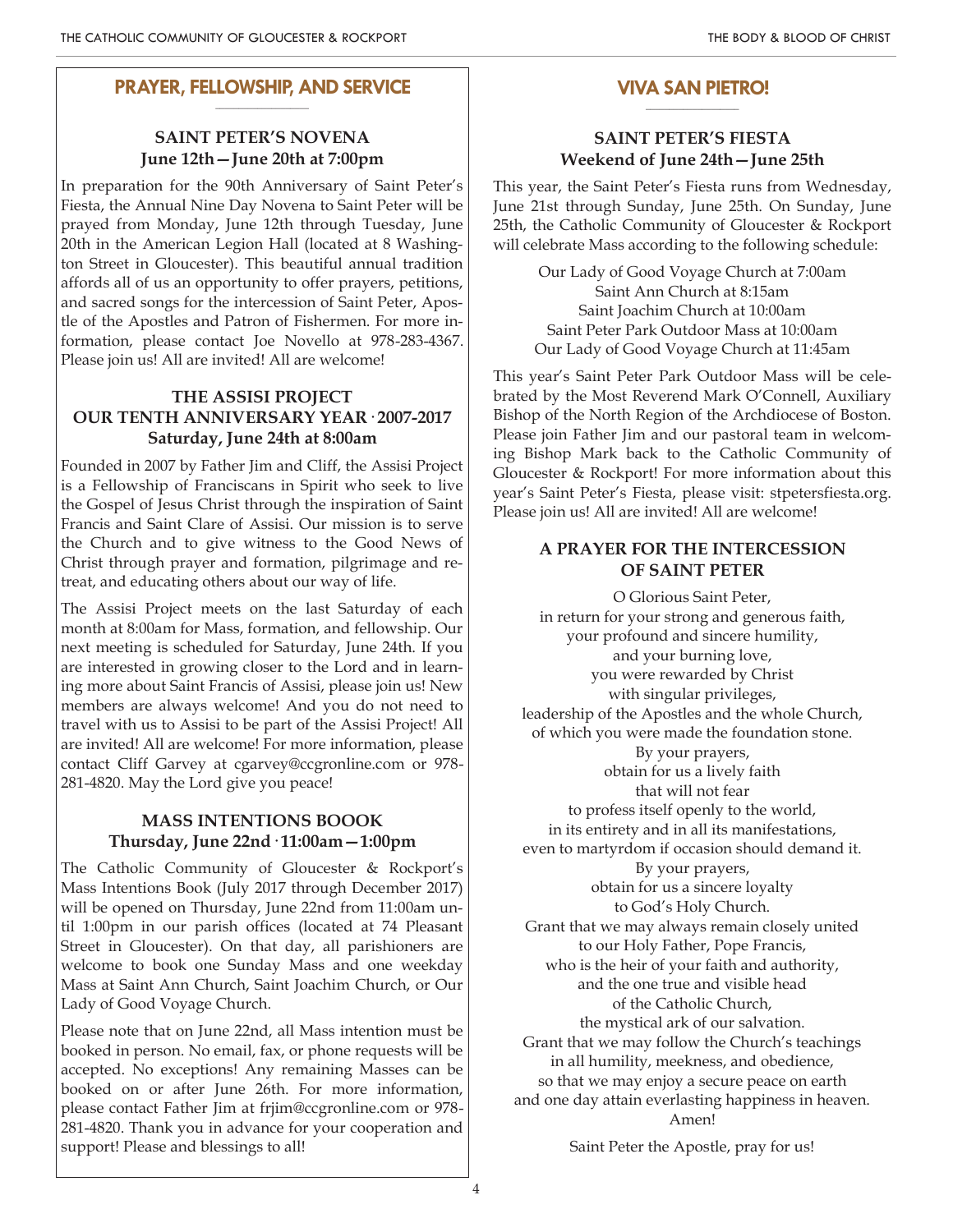# **YOUTH FAITH FORMATION**



# **CATHOLIC KIDS CAMP THE MOST SACRED HEART OF JESUS Begins Tuesday, June 27th at 8:00am**

The Catholic Community of Gloucester & Rockport is pleased to announce that all children (ages 5 through 11) are invited to participate in our next "Catholic Kids Camp: The Most Sacred Heart of Jesus" from Tuesday, June 27th through Friday, June 30th from 8:00am until 12:00pm in Our Lady of Good Voyage Church.

During this exciting week of prayer and fellowship, our children will learn about the Catholic Church's devotion to the Most Sacred Heart of Jesus and the gift of the Lord's boundless love through active and engaged participation in games, music, skits, and craft projects. Here's the schedule for the week:

> Day I: Tuesday, June 27th The Sacred Heart: Love One Another

Day II: Wednesday, June 28th Jesus & Saint Margaret Mary: Love Finds Joy in God

> Day III: Thursday, June 29th Jesus & Saint Peter: Feed My Sheep

Day IV: Friday, June 30th Jesus & Saint Paul: The Meaning of Love

Each day of our Catholic Kids Camp will begin with Mass at 8:00am in Our Lady of Good Voyage Church. All parents, grandparents, and guardians are invited and encouraged to join us! After Mass, Betsy Works and a team of dedicated volunteers will lead the children to Our Lady's School for a faith-filled and fun-filled morning of activities, hands-on learning, and good times with friends both old and new! Catholic Kids Camp is a fun, exciting, and educational program that your children and grandchildren will love!

The tuition for this innovative youth faith formation program is just \$25 per child for the entire week! Scholarships are available for those families who cannot afford tuition. Also, adults and older children (ages 12 and up) are welcome to join us as volunteers and will be most appreciated! For more information about our next Catholic Kids Camp, please contact Betsy Works at 978-281- 4820 or bworks@ccgronline.com. Registration forms are available at ccgronline.com/formation. Please join us! All are invited! All are welcome!

#### **PRAYER, FELLOWSHIP, AND SERVICE \_\_\_\_\_\_\_\_\_\_\_\_\_\_\_\_\_\_\_\_**

### **MEN'S FELLOWSHIP Saturday Mornings at 6:30am**

The Men's Fellowship of the Catholic Community of Gloucester & Rockport meets every Saturday morning from 6:30am until 8:00am in the parish center (located at 74 Pleasant Street in Gloucester). New members are always welcome to join us for prayer, faith sharing, and mutual support as we work to deepen our personal relationships with Jesus Christ and the Roman Catholic Church. For more information about the Men's Fellowship and its good work in our parishes, please contact Al Mitchell at 978-879-3655 or albiemitchell@me.com. Please join us! All are invited! All are welcome!

# **PASTOR'S NOTE GRAND ANNUAL COLLECTIONS Second Collections· June 24th—June 25th!**

As the current fiscal year comes to a close, all parishioners, friends, and guests of the Catholic Community of Gloucester & Rockport are encouraged to prayerfully consider giving to the Grand Annual Collections at either Holy Family Parish or Our Lady of Good Voyage Parish. These fundraising campaigns are essential components of our budgets and vitally important to the financial stability of our two parishes, which remain canonically and financially independent.

Donation envelopes are available from the office and at the entrances of our churches. Next weekend (June 24th & June 25th), second collections will be taken at all weekend Masses to help us raise as much as possible before the end of the fiscal year on June 30th. For more information, please see Father Jim or contact him at 978-281-4820 or frjim@ccgronline.com. Thank you for your generous support of Holy Family Parish and Our Lady of Good Voyage Parish ! Peace and blessings to all! — Father Jim

### **PASTOR'S NOTE NEWSLETTER SUBMISSIONS**

All requested submissions to our weekly newsletter are due by 12:00pm on Fridays, one full week before the following Sunday's publication. Submissions that announce parish programs and events are given first priority and must include date, time, location, and contact information (name, phone, and an e-mail address). All requested submissions (from both Holy Family Parish and Our Lady of Good Voyage Parish) may be edited for content and style; and should be sent directly to Father Jim (no exceptions). For more information, please contact Father Jim at frjim@ccgronline.com or 978-281-4820. Thank you for your ongoing cooperation and support! Peace and blessings to all! — Father Jim